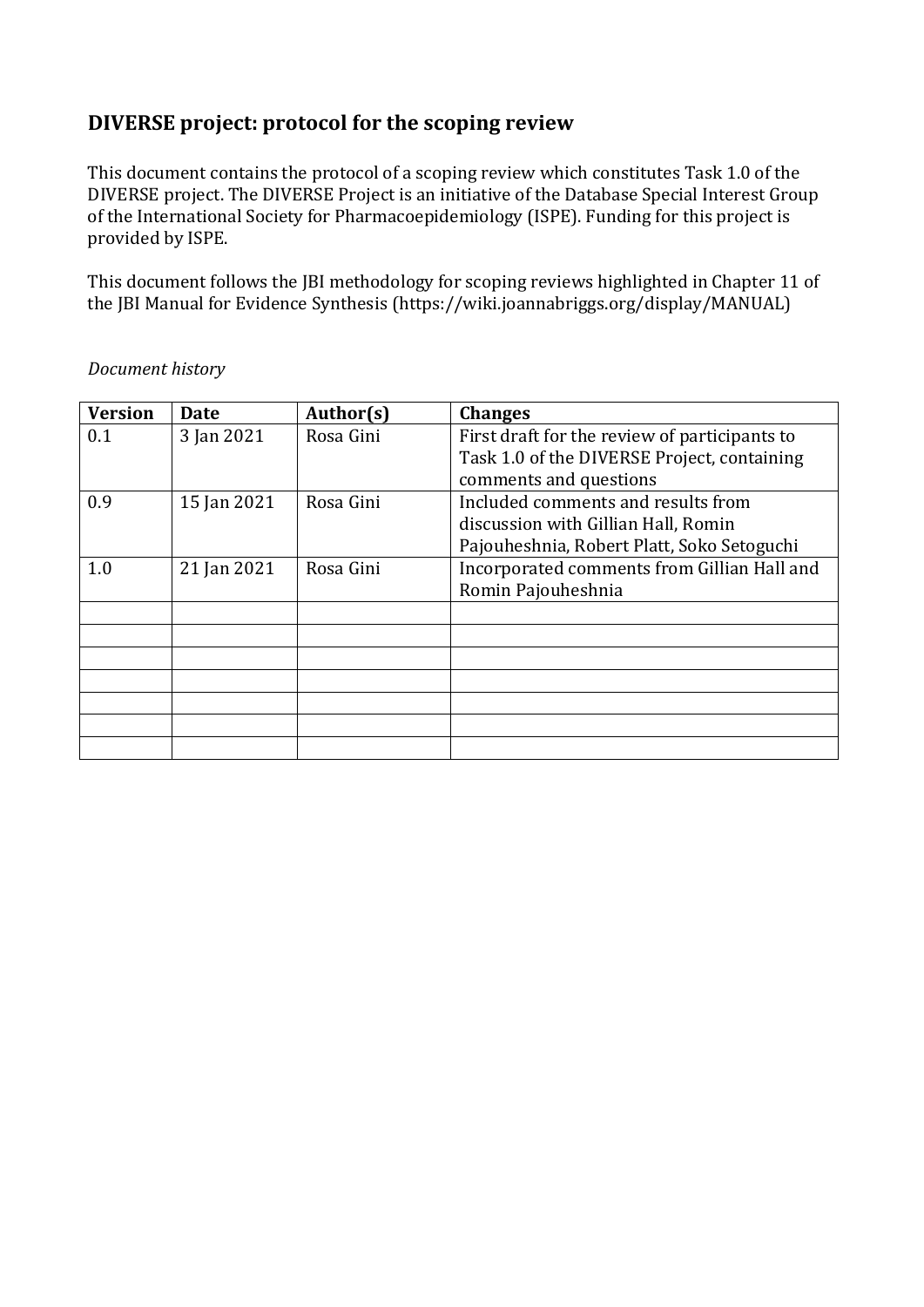#### *Title of the scoping review*

Data source heterogeneity in multi-data base pharmacoepidemiologic studies: a scoping review

#### *Scoping review questions*

Primary question: what are the existing tools and recommendations for the collection and reporting of heterogeneity in data sources used in multi-data base pharmacoepidemiologic studies? In particular, what are the existing descriptors of data source heterogeneity?

Secondary question: how is heterogeneity leveraged to improve the quality of the evidence generated in multi-data base pharmacoepidemiologic studies and to assist its interpretation?

#### *Introduction*

Multi-data base studies (MDS) are increasingly performed in pharmacoepidemiologic research. A MDS is as a study using at least two healthcare databases, which are not linked with each other at an individual person level, either because they cover and capture information on different individuals, or because, even if populations overlap, local regulations forbid record linkage. In a MDS, analyses are carried out in parallel across each data source applying a common study protocol.<sup>1</sup> Regulatory authorities often require data from multiple data sources to be used in a single study, to enhance the generalizability of results or to obtain sufficient sample size when the exposure and/or outcome is rare.<sup>1-3</sup> MDS pose a number of challenges, including how to manage heterogeneity between the different included data sources.4-8 Herein we make a distinction between heterogeneity in data sources and heterogeneity in results, where the former may result in homogeneous or heterogeneous results across between data sources in a MDS.

Data sources included in MDS can be different in how they are generated and/or for what purposes. For example, there may be billing/administrative databases generated by healthcare facilities for the purpose of requesting funding from healthcare payers; electronic healthcare records made available by networks of physicians; population drug/disease registries established because of health policies; and research centres with multiple, linked data sources, altogether providing a heterogenous mix of data. These data might also be recorded in different structures, coding systems or languages, which can imply different granularity in clinical content between databases.<sup>9</sup> Variation in information being collected in healthcare databases ultimately arises due to differences between healthcare, administrative and surveillance systems across regions or nations, which also lead to differences in the range of, access to and delivery of healthcare services.

It is extremely challenging to interpret the findings of MDS without a clear understanding of the context and purpose of data collection for each data source. This has been evidenced by the recent retraction of high-impact papers on drug therapies for COVID-19 due to transparency issues when multiple data sources were used.10,11 Despite calls for the implementation of strategies to improve replicability, increase transparency and reduce bias in MDS, 7,12,13 and despite general recommendations to assess the comparability of data sources in MDS,<sup>14</sup> to our knowledge, there is currently no guidance for how database heterogeneity should be evaluated or even identified and recorded. A preliminary search for existing scoping reviews on this topic was performed in PubMed on January 2<sup>nd</sup> 2021, using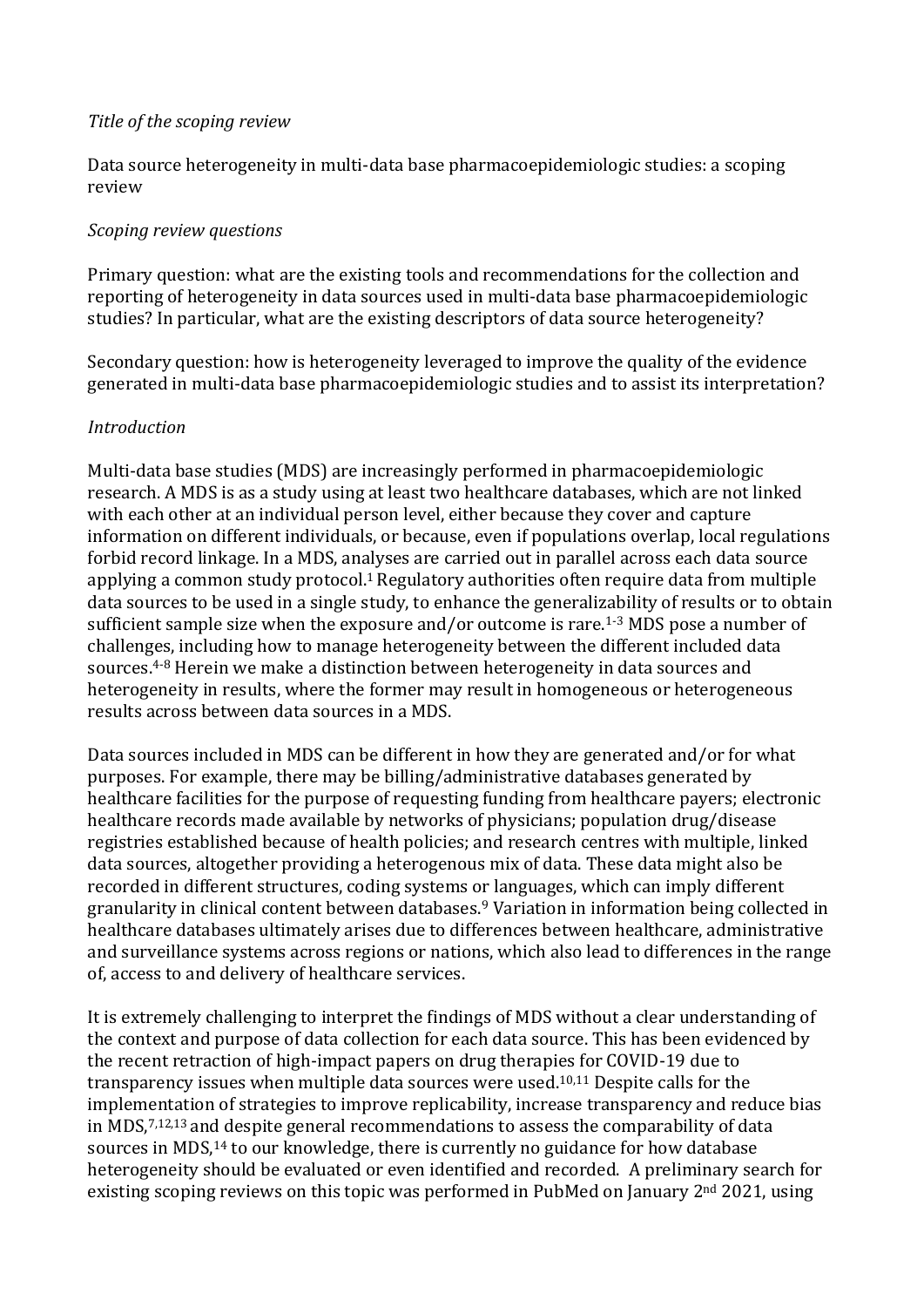the search string *(database OR "data source" OR data source) AND heterogeneity AND "scoping review"* and none of 222 results were pertinent.

This scoping review is intended to inform the development of guidelines for the identification, collection and reporting of heterogeneity in MDS, and to identify areas for further research. This activity is the Objective 1 of the DIVERSE project, of the Database Special Interest Group of the International Society for Pharmacoepidemiology (ISPE). The list of the tasks included in Objective 1 of the DIVERSE Project is described in Table 1.

| Task# | <b>Task name</b>                               | <b>Task description</b>                                                                                                                                                                                              | <b>Task leader</b>    |
|-------|------------------------------------------------|----------------------------------------------------------------------------------------------------------------------------------------------------------------------------------------------------------------------|-----------------------|
| 1.0   | Protocol &<br>workplan                         | i. Draft the scoping review protocol (high-level,<br>including timelines).<br>ii. Complete "OVERVIEW tasks and members<br>document"                                                                                  | Rosa Gini             |
| 1a1   | Reference<br>papers                            | i. Identify reference set of papers based on expert<br>knowledge.<br>ii. Refine inclusion/exclusion criteria for literature<br>review based on the chosen papers                                                     | <b>Gillian Hall</b>   |
| 1a2   | <b>Develop</b><br>search<br>string             | i. Draft the search strategy and string<br>ii. Validate against references from a1a.<br>iii. Revise to meet criteria from 1a1 and improve<br>sens/spec of search                                                     | Romin<br>Pajouheshnia |
| 1a3   | <b>Extract</b><br>papers                       | i. Apply the search string and extract papers into<br>reference managing software, with help from<br>informatics specialist                                                                                          | Romin<br>Pajouheshnia |
| 1a4   | <b>Screening</b><br>and<br>selection           | i. Conduct screening and selection of articles identified<br>in 1a3, as per protocol.<br>(ii. Optional - test and apply machine-automated tool<br>to support screening)                                              | Romin<br>Pajouheshnia |
| 1a5   | <b>Draft</b><br>extraction<br>tool             | i. Compile set of variables to extract from selected<br>literature from 1a4<br>ii. Draft protocol for 1a8, Analyse the extracted review<br>data, and share with group for feedback<br>iii. Draft the extraction tool | Romin<br>Pajouheshnia |
| 1a6   | <b>Pilot the</b><br>extraction<br>tool         | i. Pilot the extraction tool<br>ii. Revise extraction tool where needed<br>iii. Revise protocl for 1a8, where needed                                                                                                 | Rosa Gini             |
| 1a7   | <b>Data</b><br>extraction                      | i. Extract data from literature identified in 1a4 using<br>extraction tool from 1a5/6<br>ii. Conduct necessary quality checks in accordance<br>with protocol                                                         | Romin<br>Pajouheshnia |
| 1a8   | <b>Analyse the</b><br>extracted<br>review data | i. Analyse the data extracted in 1a7 - create tables and<br>figures                                                                                                                                                  | Romin<br>Pajouheshnia |
| 1a9   | <b>Draft</b><br>report from<br>literature      | i Draft report from literature<br>ii. Send to whole group for feedback                                                                                                                                               | Romin<br>Pajouheshnia |

#### **Table 1. Tasks of the DIVERSE Project Objective 1.**

#### *Scoping review objective*

The objective of this scoping review is to list and summarize existing tools and recommendations for the collection and reporting of heterogeneity in data sources used in MDS, in particular listing and classifying existing descriptors of such heterogeneity. A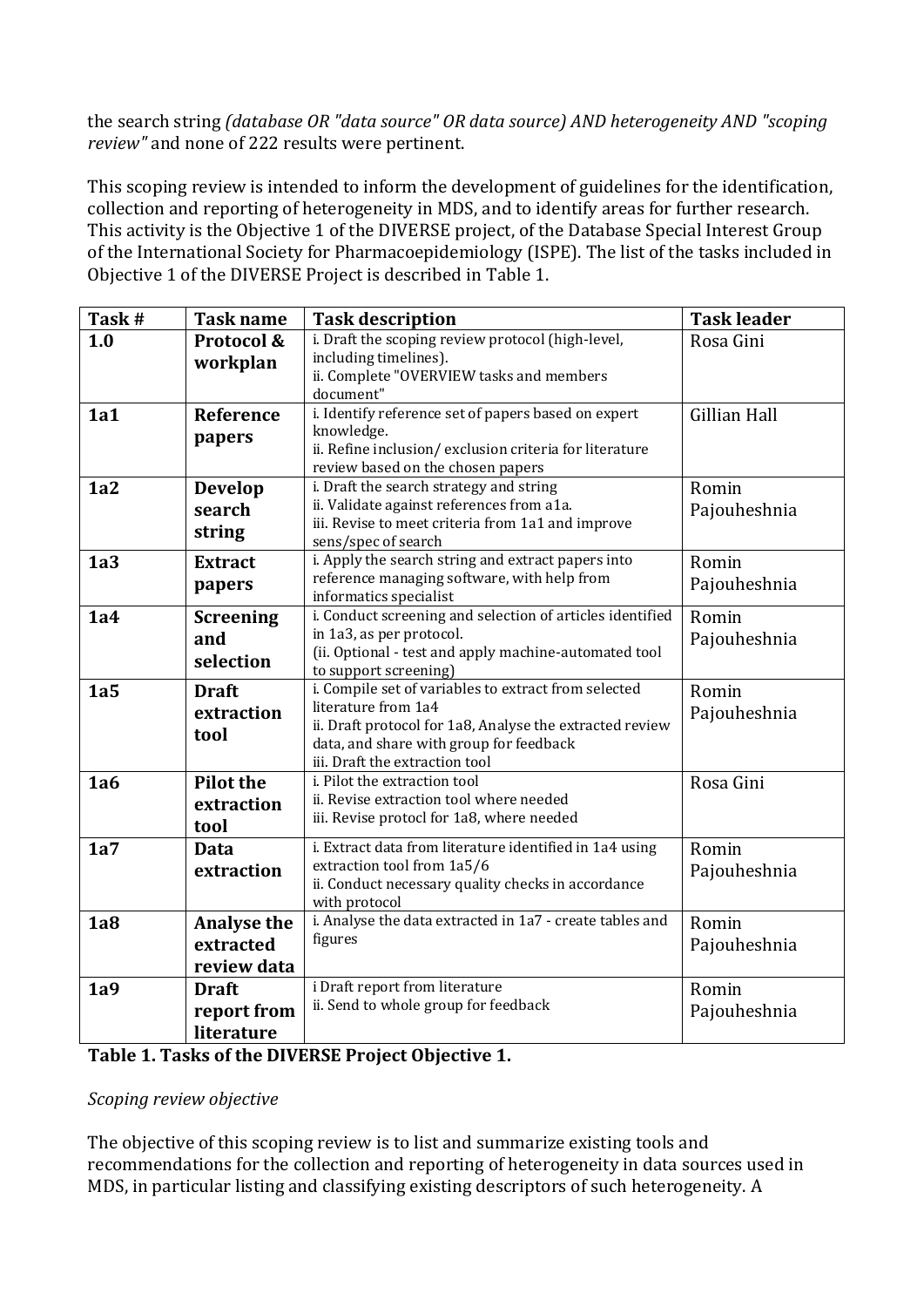secondary objective is to describe how heterogeneity is leveraged to improve the quality of the evidence generated in a MDS and to assist its interpretation.

# *Glossary*

A glossary will be created, in the form of a Google document

[https://docs.google.com/document/d/1GXgaR9RWk6pEUg\\_qGCzbUP6QHd8A5kRbOOBJbfayesw](https://docs.google.com/document/d/1GXgaR9RWk6pEUg_qGCzbUP6QHd8A5kRbOOBJbfayesw/edit) [/edit](https://docs.google.com/document/d/1GXgaR9RWk6pEUg_qGCzbUP6QHd8A5kRbOOBJbfayesw/edit)

This will be a living tool that will evolve during the scoping review.

# *Inclusion criteria, search strategy and source of evidence*

Sources included in the scoping review will be published papers and grey literature (e.g. documents or web pages). They will include

- documents or published reviews containing recommendations or guidelines for the collection and reporting of (heterogeneity of) data sources (e.g. RECORD-PE)
- tools to describe data sources (e.g. questionnaires)
- documents created by an organization or a network of organizations conducting MDS to describe the data sources that contribute to its own studies
- published reviews describing tools to describe data sources
- published reviews describing data sources
- in exceptional cases (e.g., when explicitly included in the list of reference sources by one of the experts, see below; this criterion will not contribute to the search string), we will include published papers whose main focus is a specific pharmacoepidemiologic study, but include
	- o a significant description of the data sources involved in the MDS (beyond a description of the contents of the data e.g. Table 1), and/or
	- o strategies to exploit data source diversity to improve the quality of the evidence, and/or
	- o strategies to exploit data source diversity to assist interpretation of the evidence generated by the study

They will *not* include

- Papers that describe statistical methods for heterogeneity in results
- Papers describing single database studies
- Papers describing MDS outside of the field of pharmacoepidemiology

In detail, the process to create the final list of sources of evidence will be as follows.

- 1. **List of reference sources**: the members of the DIVERSE project will be requested to list sources they consider of interest to respond to the scoping review question (Task 1a1)
- 2. **Detailed inclusion and exclusion criteria and screening tool**: based on the reference sources, a detailed list of inclusion and exclusion criteria will be created and a screening tool will be developed and tested. <sup>1</sup> When finalised, the list of detailed

 $<sup>1</sup>$  The screening tool will consist of a checklist of inclusion and exclusion criteria. The tool will be piloted at each stage (TIAB and full text) on a</sup> random sample of 50 records. The pilot extraction will be conducted independently by two reviewers, any uncertainties will be flagged, and interrater agreement will be measured (Cohen's kappa) and disagreements discussed. Based on the experience of the pilot, the screening tool will be revised and the remaining screening for inclusion at each stage will be completed in duplicate. Interrater agreement will again be measured and disagreements discussed. Where an agreement cannot be reached, additional reviewers will be consulted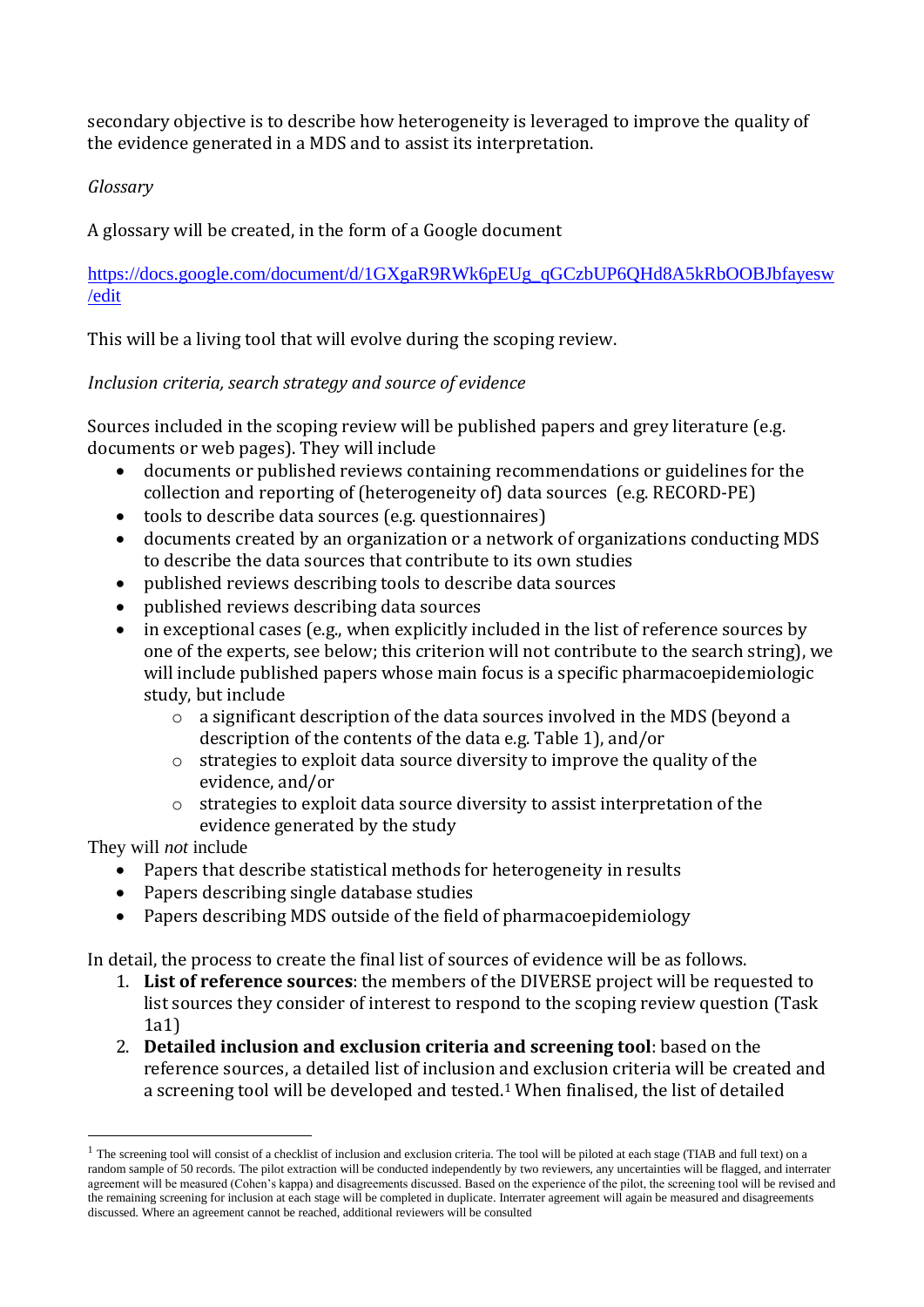criteria and the screening tool will be published as an appendix to this protocol (Task 1a2)

- 3. **List of candidate sources of evidence**: based on the inclusion/exclusion criteria
	- o A backwards snow ball strategy will be applied to the reference list (point 1 above) to include additional literature they mention that is deemed potentially relevant (Task 1a2)
	- o a search string for PubMed and possibly other databases will be developed and tested, to ensure that it includes at least 80% of the published sources in the reference list (Task 1a2);
	- o at the end, a unique list of candidate sources will be obtained with duplicates eliminated (Task 1a3)
- 4. **Final list of sources of evidence**: the screening tool will be applied to the list of candidate sources (point 3 above); in case of need, use of an automated version of the screening tool will be considered; the result of the screening, along with the initial list of reference sources, will be the source of evidence of the scoping review (Task 1a4).

# *Data extraction*

Information will be extracted from each source of evidence based on a tool that will be developed by participants to the Task 1a5. The information extracted will be finalised in this task and will include the following variables:

- A unique code to be used in the analysis
- Authors
- Title
- Year of publication or finalisation, if not published; for electronic publications: most recent update
- Country of the main affiliation of the first author, or publication organisation where there is no author
- If applicable: DOI
- If applicable: web link
- Type of source of evidence (tool, document, published review, published MDS, etc)
- List of the countries whose population is (possibly partially) included in the data sources mentioned by the source of evidence (if applicable)
- To describe each data source: if the following descriptors are mentioned/recommended
	- o Which organization makes the data accessible for research
	- o Which organization collects the data and for which purpose
	- o What prompts the recording of the data
	- o What is the population for which the data is collected, including reasons for being included/excluded from the data collection and for which period of time
	- o What is the content of the data
	- o What is the data dictionary, including coding systems or free text
- How is heterogeneity in the above dimensions summarised, if applicable
- If heterogeneity is leveraged to improve evidence, how it is leveraged (if applicable)
- If heterogeneity is leveraged to assist interpretation of evidence, how it is leveraged (if applicable)
- Any outstanding research challenges or issues regarding data source heterogeneity described by the authors (e.g. in the discussion section)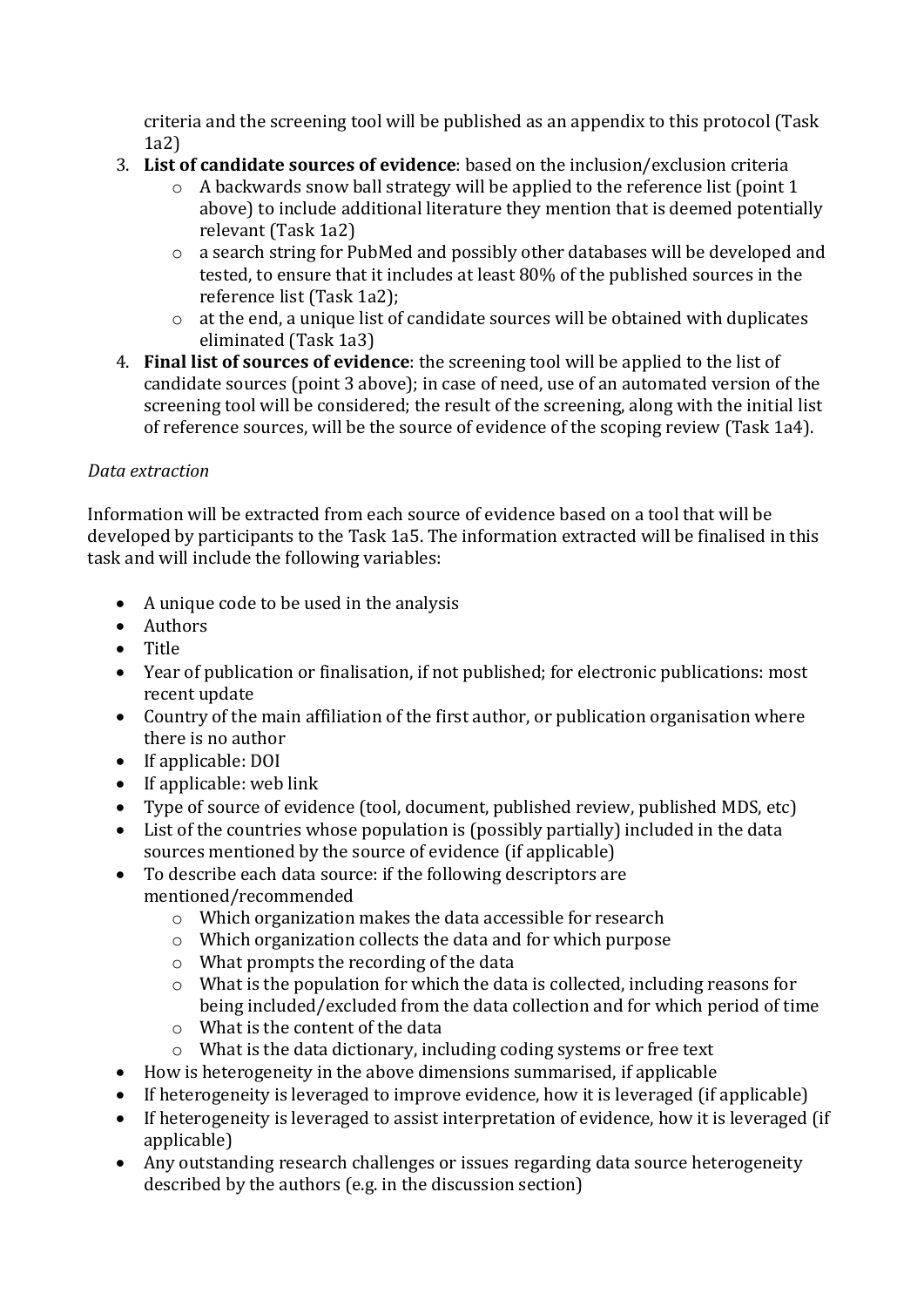A detailed data extraction tool will be developed by participants to the Task 1a5 and will be piloted by participants to Task 1a6. In this phase the data items will be refined, whenever possible a data dictionary will be developed, and a data extraction manual will be completed.

The data extraction tool and manual will be published as appendices to this protocol.

The final data extraction will be conducted by participants to the Task 1a7. Each source of evidence will be analysed independently by two reviewers and conflicts will then be resolved by consensus.

# *Analysis of the evidence*

A detailed analysis plan will be developed by Task 1a8 following the guidelines of section 11.2.8 and 11.2.9 of the JBI Manual for Evidence Synthesis [\(https://wiki.joannabriggs.org/display/MANUAL\)](https://wiki.joannabriggs.org/display/MANUAL) and will be included as an appendix to this protocol. In line with the Arksey and O'Malley framework,<sup>34</sup> a template for implementing an analysis framework, to collate and summarize the results will be developed. Data will be analysed through numerical analysis of the extracted data and through a narrative summary, as described in the section "*Presentation of the results*", below. Numerical data analyses will be preceded by cleaning of the data in the extraction tool and analysed using descriptive statistics in R software.

# *Presentation of the results*

A report will be drafted by Task 1a9, including as supplementary material this protocol, all of its appendixes, the populated data extraction tool and tables/figures. The report will include an introduction, the summary of methods, and a description of the main results. The results will support the discussion in summarising and classifying existing tools, recommendations and descriptors for the collection and reporting of heterogeneity in data sources used in MDS. Moreover, based on the results, the discussion will summarise how heterogeneity is leveraged to improve the quality of the evidence generated in a MDS and to assist its interpretation. Finally, areas where additional research and guidance are needed will be identified.

# *Consultation*

As recommended by the Arksey and O'Malley framework<sup>34</sup>, the final report will be reviewed by relevant stakeholders and consumers of the review content. First, the report will be reviewed and feedback provided by the whole DIVERSE working group. Second, the report will be reviewed by the ISPE manuscript committee before publication.

The report will be published in the public domain and submitted for publication in Pharmacoepidemiology and Drug Safety.

# *Bibliography*

1. Gini R, Sturkenboom MC, Sultana J, Cave A, Landi A, Pacurariu A, Roberto G, Schink T, Candore G, Slattery J, Trifirò G. Different Strategies to Execute Multi‐Database Studies for Medicines Surveillance in Real‐World Setting: A Reflection on the European Model. Clinical Pharmacology & Therapeutics. 2020 Apr 3.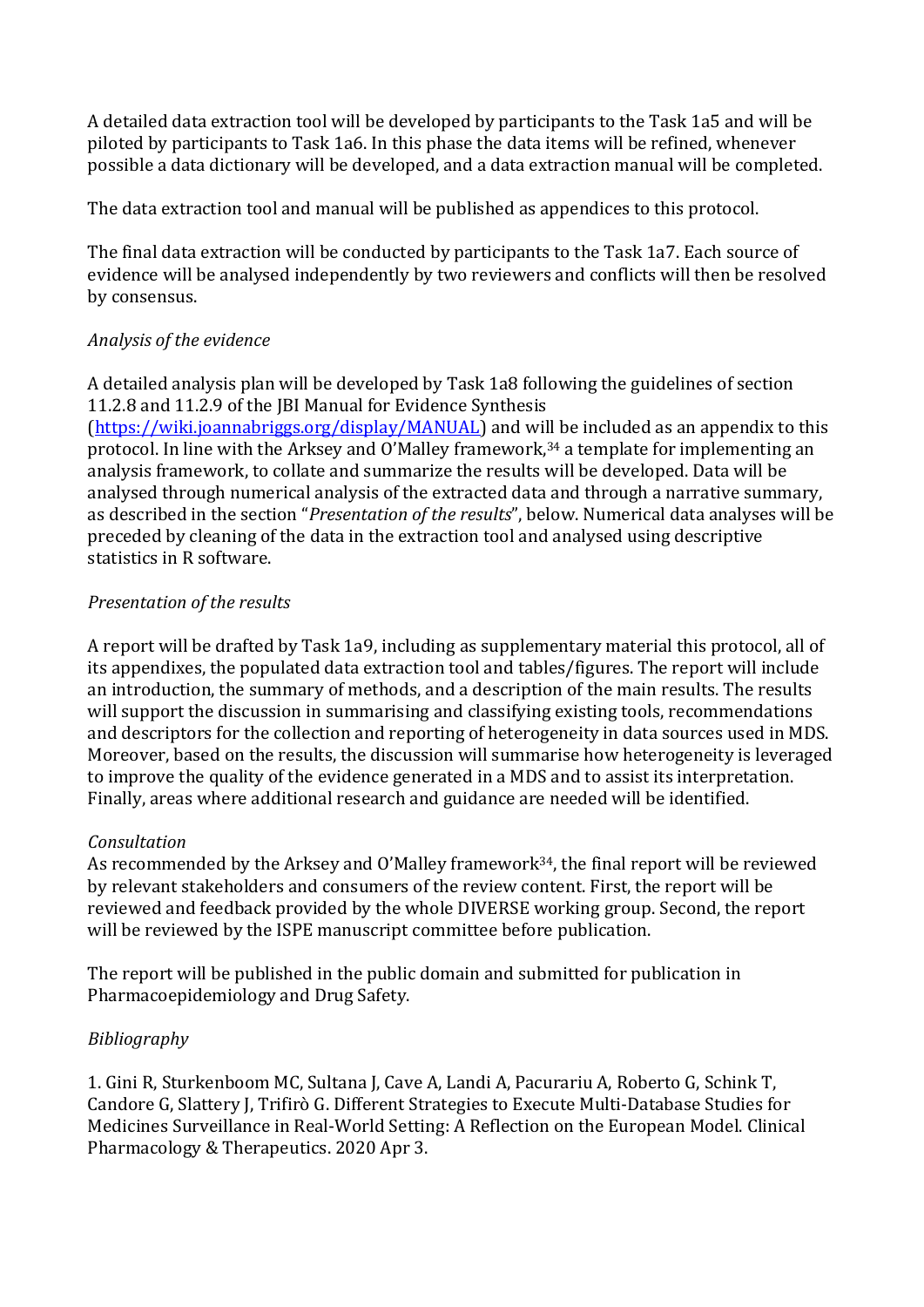2. Coloma PM, Schuemie MJ, Trifiro G, Gini R, Herings R, Hippisley‐Cox J, Mazzaglia G, Giaquinto C, Corrao G, Pedersen L, van der Lei J. Combining electronic healthcare databases in Europe to allow for large‐scale drug safety monitoring: the EU‐ADR Project. Pharmacoepidemiology and drug safety. 2011 Jan;20(1):1-1.

3. Pacurariu A, Plueschke K, McGettigan P, Morales DR, Slattery J, Vogl D, Goedecke T, Kurz X, Cave A. Electronic healthcare databases in Europe: descriptive analysis of characteristics and potential for use in medicines regulation. BMJ open. 2018 Sep 1;8(9):e023090.

4. Madigan D, Ryan PB, Schuemie M, Stang PE, Overhage JM, Hartzema AG, Suchard MA, DuMouchel W, Berlin JA. Evaluating the impact of database heterogeneity on observational study results. American journal of epidemiology. 2013 Aug 15;178(4):645-51.

5. Trifirò G, Coloma PM, Rijnbeek PR, Romio S, Mosseveld B, Weibel D, Bonhoeffer J, Schuemie M, van der Lei J, Sturkenboom M. Combining multiple healthcare databases for postmarketing drug and vaccine safety surveillance: why and how?. Journal of internal medicine. 2014 Jun;275(6):551-61.

6. Lai EC, Stang P, Yang YH, Kubota K, Wong IC, Setoguchi S. International multi-database pharmacoepidemiology: potentials and pitfalls. Current Epidemiology Reports. 2015 Dec 1;2(4):229-38.

7. Klungel OH, Kurz X, De Groot MC, Schlienger RG, Tcherny‐Lessenot S, Grimaldi L, Ibáñez L, Groenwold RH, Reynolds RF. Multi‐centre, multi‐database studies with common protocols: lessons learnt from the IMI PROTECT project. Pharmacoepidemiology and drug safety. 2016 Mar;25:156-65.

8. Burcu M, Dreyer NA, Franklin JM, Blum MD, Critchlow CW, Perfetto EM, Zhou W. Real-world evidence to support regulatory decision-making for medicines: Considerations for external control arms. Pharmacoepidemiol Drug Saf. 2020 Mar 11. doi: 10.1002/pds.4975. Epub ahead of print. PMID: 32162381.

9. Avillach P, Coloma PM, Gini R, Schuemie M, Mougin F, Dufour JC, Mazzaglia G, Giaquinto C, Fornari C, Herings R, Molokhia M. Harmonization process for the identification of medical events in eight European healthcare databases: the experience from the EU-ADR project. Journal of the American Medical Informatics Association. 2013 Jan 1;20(1):184-92.

10. Mehra MR, Desai SS, Kuy SR, Henry TD, Patel AN. Retraction: Cardiovascular Disease, Drug Therapy, and Mortality in Covid-19 (The New England journal of medicine (2020)). The New England journal of medicine. 2020 Jun 18;382(25).

11. Mehra MR, Ruschitzka F, Patel AN. Retraction-Hydroxychloroquine or chloroquine with or without a macrolide for treatment of COVID-19: a multinational registry analysis. Lancet. 2020 Jun 13;395(10240):1820.

12. Bazelier MT, Eriksson I, de Vries F, Schmidt MK, Raitanen J, Haukka J, Starup‐Linde J, De Bruin ML, Andersen M. Data management and data analysis techniques in pharmacoepidemiological studies using a pre‐planned multi‐database approach: a systematic literature review. pharmacoepidemiology and drug safety. 2015 Sep;24(9):897-905.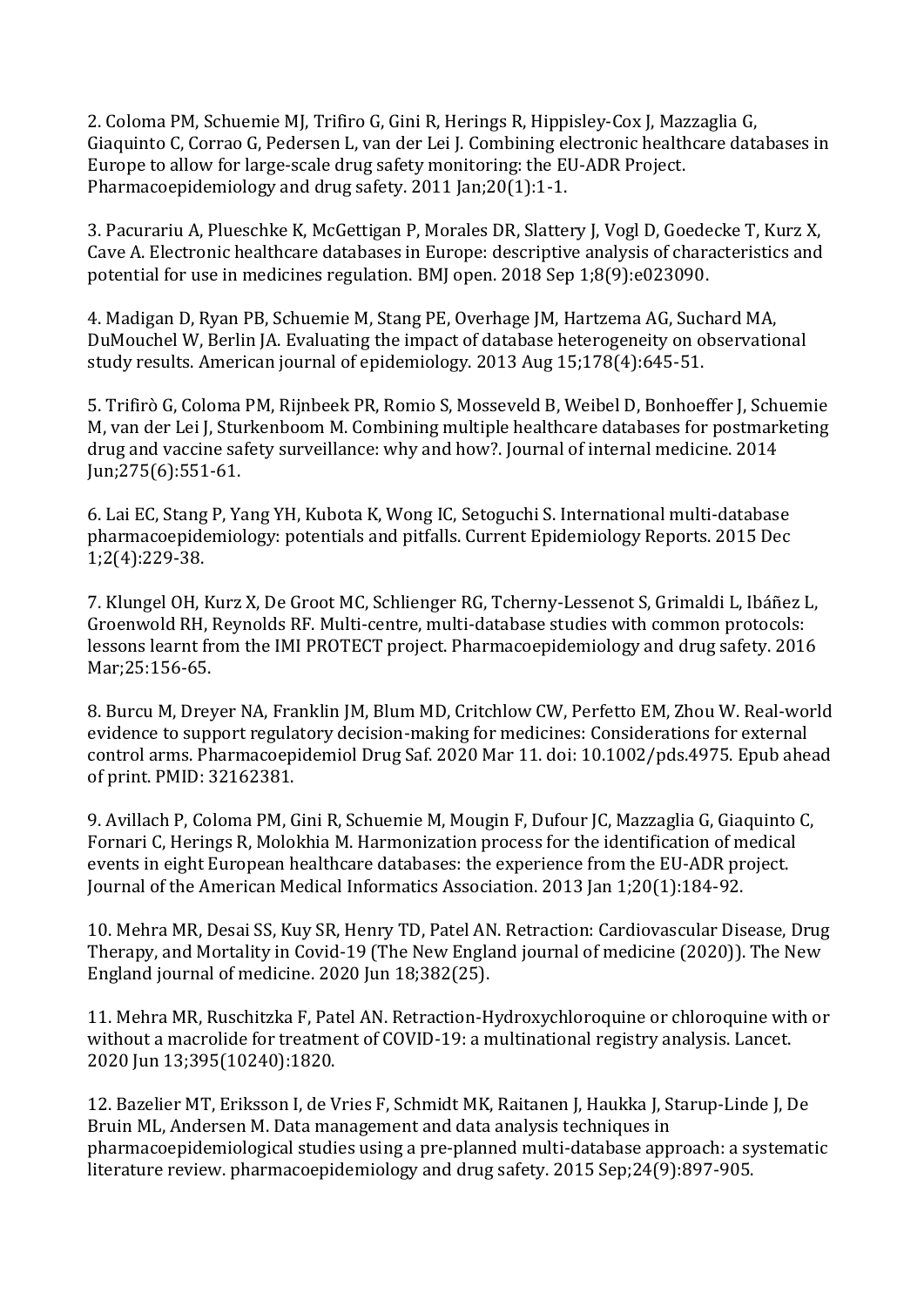13. Platt RW, Platt R, Brown JS, Henry DA, Klungel OH, Suissa S. How pharmacoepidemiology networks can manage distributed analyses to improve replicability and transparency and minimize bias. Pharmacoepidemiology and Drug Safety. 2020 Jan;29:3-7.

14. Hall GC, Sauer B, Bourke A, Brown JS, Reynolds MW, Casale RL. Guidelines for good database selection and use in pharmacoepidemiology research. Pharmacoepidemiology and drug safety. 2012 Jan;21(1):1-0.

15. Hripcsak G, Duke JD, Shah NH, Reich CG, Huser V, Schuemie MJ, Suchard MA, Park RW, Wong IC, Rijnbeek PR, Van Der Lei J. Observational Health Data Sciences and Informatics (OHDSI): opportunities for observational researchers. Studies in health technology and informatics. 2015;216:574

16. Lai EC, Ryan P, Zhang Y, Schuemie M, Hardy NC, Kamijima Y, Kimura S, Kubota K, Man KK, Cho SY, Park RW. Applying a common data model to Asian databases for multinational pharmacoepidemiologic studies: opportunities and challenges. Clinical Epidemiology. 2018;10:875.

17. Toh S, Pratt N, Klungel O, Gagne JJ, Platt RW. Distributed networks of databases analyzed using common protocols and/or common data models. Pharmacoepidemiology, Sixth Edition. 2019 Nov 6:617-38.

18. Schneeweiss S, Brown JS, Bate A, Trifirò G, Bartels DB. Choosing among common data models for real‐world data analyses fit for making decisions about the effectiveness of medical products. Clinical Pharmacology & Therapeutics. 2020 Apr;107(4):827-33.

19. Lai EC, Man K, Toh D, Platt R, Hallas J, Setoguchi S. Heterogeneity and Validity in National and International Multi-Database Pharmacoepidemiologic Studies (MPES): Lessons Learned in North America, Europe, and Asia. Abstracts Pharmacoepidemiol Drug Saf. 2019; 28( S2): 25-26

20. Gini R, Lanes S, Bollaerts K, Trifiro G, Kirchmayer U, Hall GC. Data diversity in multidatabase Pharmacoepidemiologic studies and its role in outcome misclassification: A curse or a blessing?. Abstracts Pharmacoepidemiol Drug Saf. 2019; 28( S2): 241-241.

21. Pajouheshnia R, Gardarsdottir H, Platt R, Toh D, Klungel O. Analysis of data from distributed pharmacoepidemiologic networks. Abstracts Pharmacoepidemiol Drug Saf. 2019; 28( S2): 414-414

22. Lai EC, Shin JY, Kubota K, Man KK, Park BJ, Pratt N, Roughead EE, Wong IC, Kao Yang YH, Setoguchi S. Comparative safety of NSAIDs for gastrointestinal events in Asia‐Pacific populations: A multi‐database, international cohort study. Pharmacoepidemiology and drug safety. 2018 Nov;27(11):1223-30.

23. Platt RW, Dormuth CR, Chateau D, Filion K. Observational studies of drug safety in multidatabase studies: methodological challenges and opportunities. eGEMs. 2016;4(1).

24. Roberto G, Leal I, Sattar N, Loomis AK, Avillach P, Egger P, Van Wijngaarden R, Ansell D, Reisberg S, Tammesoo ML, Alavere H. Identifying cases of type 2 diabetes in heterogeneous data sources: strategy from the EMIF project. PloS one. 2016 Aug 31;11(8):e0160648.